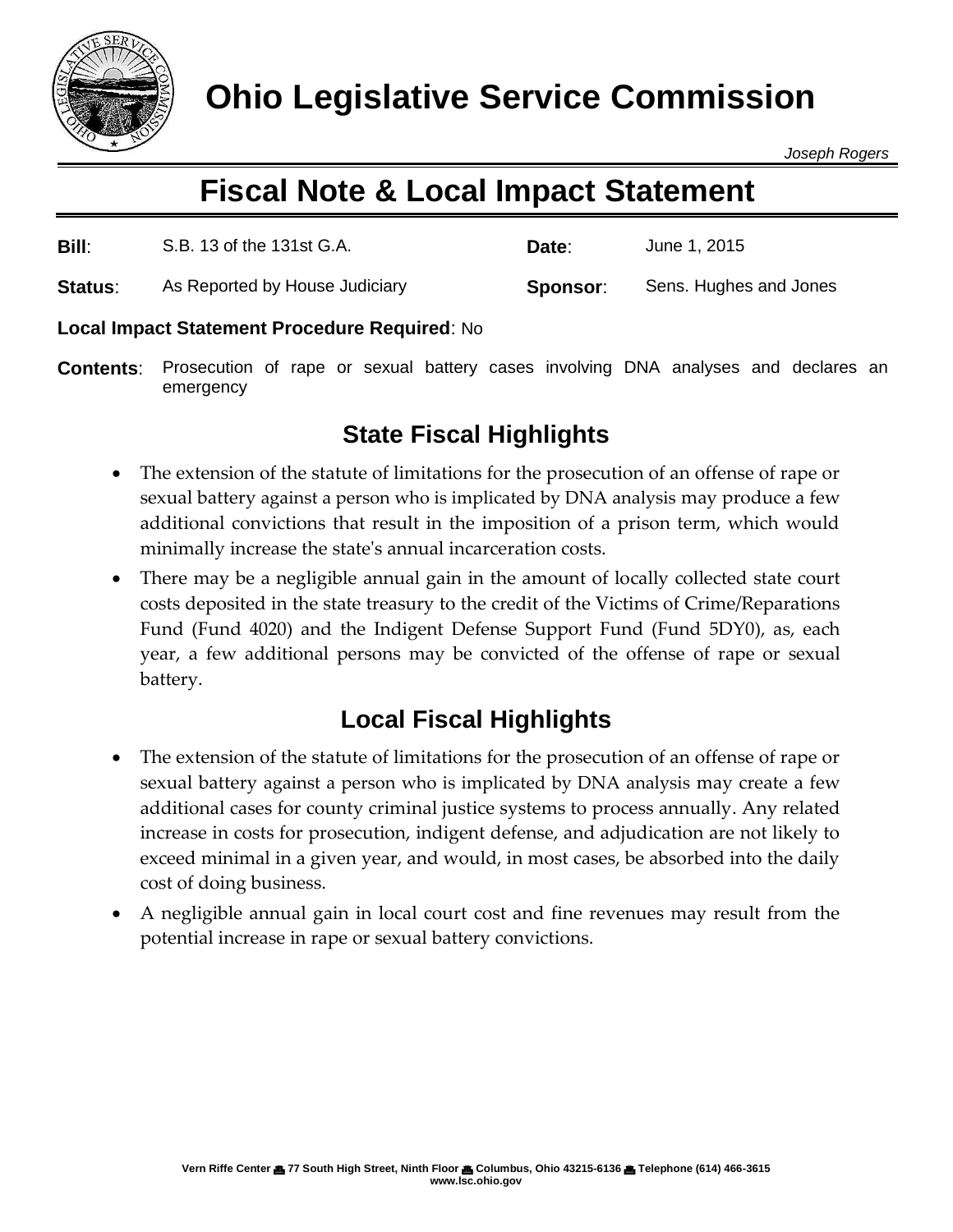### **Detailed Fiscal Analysis**

The bill extends the statute of limitations for commencing a criminal prosecution of the offense of rape or sexual battery against a person who is implicated by DNA analysis. Under current law, a prosecution for the offense of rape or sexual battery generally is barred unless it is commenced within 20 years after the offense was committed. The bill increases that limit to 25 years, and provides that in a case in which DNA analysis implicates an identified person in the commission of either of these two offenses, and the 25-year statute of limitations has expired, prosecution may commence within an additional five-year period after the DNA identification is confirmed. If there is a DNA match and the 25-year statute of limitations has not yet expired, prosecution may commence within the longer of 25 years after the offense is committed or five years after the date the laboratory report confirming the DNA identification is published. The bill also declares an emergency.

As a result of this change, additional criminal cases could be adjudicated that otherwise may have been barred under current law. The exact number of future cases is uncertain, but not expected to be large, relative to existing caseloads.

#### **Expenditures**

The bill may increase county criminal justice system costs, in terms of prosecution, defense, and adjudication costs, if additional rape and sexual battery cases are generated. The likely sentencing outcome, if the offender is convicted, is the imposition of a prison term, thus creating additional costs for the Department of Rehabilitation and Correction. The marginal cost of adding one offender to that system is between \$3,000 and \$4,000 annually. Therefore, the total annual cost for DRC to add a few more sex offenders to its institutional population each year will be minimal at most.

Rape is a felony of the first degree, and can carry a definite prison term of 3, 4, 5, 6, 7, 8, 9, or 10 years, or a term of life with or without parole. Sexual battery, depending on the circumstances of the case, is either a felony of the third degree (carrying a definite prison term of 1, 2, 3, 4, or 5 years) or a felony of the second degree (carrying a definite prison term of 2, 3, 4, 5, 6, 7, or 8 years).

#### **Revenues**

Given the small number of likely additional rape and sexual battery convictions, and the difficulties of collecting financial sanctions from unwilling or indigent offenders, the amount of state and local revenues that might be gained annually will be negligible. Courts are generally required to order an offender convicted of a criminal offense to pay a mix of state and local court costs and fines. A court is permitted to waive their collection if the offender is determined to be indigent. It should also be noted that courts rarely, if ever, impose the maximum permissible fine. For a felony of